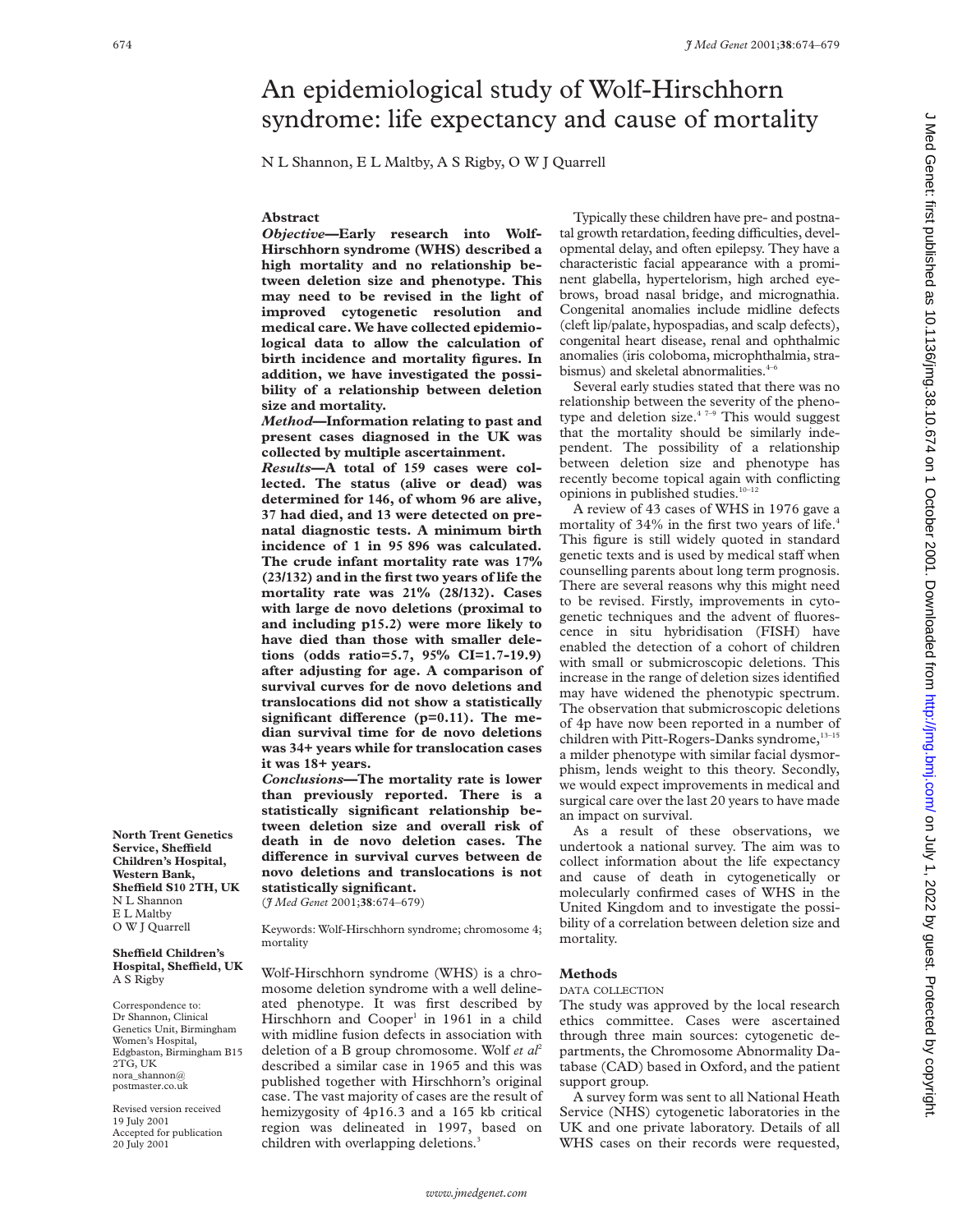including the karyotype, date of birth, and referring clinician. Clinicians were asked whether their patient was still alive or to give the date and cause of death. Where a clinician was no longer following up a patient, attempts were made to ascertain their status through the general practitioner. Some laboratories preferred to contact referring clinicians themselves to collect the necessary clinical data, but in the majority of cases letters were sent from our department. Of the 29 cytogenetic laboratories surveyed, 21 returned forms. Information from a further five regional centres was obtained through their clinical genetics departments. Of the remaining three laboratories, only one was part of a regional service.

The Chromosome Abnormality Database provided details of 61 cases. When compared to the results of the laboratory survey, 19 of these represented additional cases and the laboratories concerned were contacted for further details.

The Wolf-Hirschhorn Syndrome Support Group is a voluntary organisation for families in the UK. Over 70 members were contacted through the group and asked to provide details about their children, including the name of their general practitioner and hospital consultant. Forty four families responded to this request.

During this process of data collection, all NHS regional genetics services were contacted to obtain data about a patient's status (alive or dead) and enquiries about any additional cases were made at that time. As a result, two cases were ascertained where a submicroscopic deletion was detected before the advent of FISH, using molecular techniques.

As part of a parallel clinical study, 47 of the patients have had repeat chromosome analysis performed in the North Trent Cytogenetic Laboratory. In these cases, the new karyotype was used to provide a more detailed delineation of the breakpoint.

### STATISTICAL ANALYSIS

Kaplan-Meier survival curves were estimated using software contained within the GLIM4  $\frac{m}{g}$  macro library<sup>16</sup> and were compared using Gehan's test statistic. The odds of death for





patients with small (breakpoint p15.3 or more distal) and large deletions (p15.2 or more proximal) were calculated since this was a cross sectional, retrospective study. The odds ratio is used as an approximation to the relative risk. $17$ Ninety five percent confidence limits were determined according to Morris and Gardner.<sup>18</sup>

## **Results**

## **INCIDENCE**

During the course of the study, 159 cases were collected by multiple ascertainment, of which 92 were provided by only one of the three main sources, 56 were collected from two sources, and 11 from all three. Of these, 115/159 (72.3%) were de novo deletions, 32/159 (20.1%) were translocations, of which 4/32 were de novo, and 12/159 (7.5%) were other rearrangements. The proportion of translocations is slightly higher than in other studies  $(10-15\%)$ .<sup>19 20</sup> There were 95 females and 64 males in the total cohort. Of the infants who reached term gestation, 75 were female and 58 were male. A female preponderance has been shown in previous studies.<sup>20-22</sup> The oldest female in our series is 35 years while the oldest male is 34 years of age.

The minimum birth incidence can be calculated from the number of WHS cases born in the 10 years between 1989 and 1998 and the number of live births in the United Kingdom over this period.<sup>23 24</sup> This gives a minimum birth incidence of 1 in 95 896. This compares with a previous estimate of 1 in 50 000.<sup>20</sup> Fig 1 shows the number of diagnosed cases born in two year intervals. Given that WHS is a relatively rare condition, this varies from year to year and has increased over time, reaching a peak of 24 cases born between 1991 and 1992.

It was possible to collect the status (alive or dead) in 146 cases, of which 96/146 cases were alive, 37/146 were dead, and the remaining 13 were prenatal diagnostic tests which all proceeded to termination. Since there may be a significant delay in diagnosis in some cases, the date of birth may not accurately reflect clinical ascertainment. Death decreases the chance of a retrospective diagnosis and of the 37 children who had died only two were diagnosed more than 1 year after birth, one at 18 months old and another at 11 years. Fig 2 shows the data for the cohort of cases who are alive. When the number of diagnosed cases born per two year interval (fig 2A) is compared with the number of diagnoses made (fig 2B), a trend is seen for an increasing number of diagnoses made both retrospectively and soon after birth in the 1990s. Of the 96 cases that are alive, 23 were diagnosed more than a year after birth, of whom eight had breakpoints within p16.3. Cases with breakpoints within p16.3, born in the 1980s, were almost exclusively diagnosed in the 1990s. This is because of improvements in cytogenetic resolution, the introduction of FISH into routine practice, and an increasing awareness of the phenotype.

## MORTALITY

Once the cases diagnosed on prenatal diagnostic testing were removed, 27.8% (37/133) of the patients had died. To provide as accurate a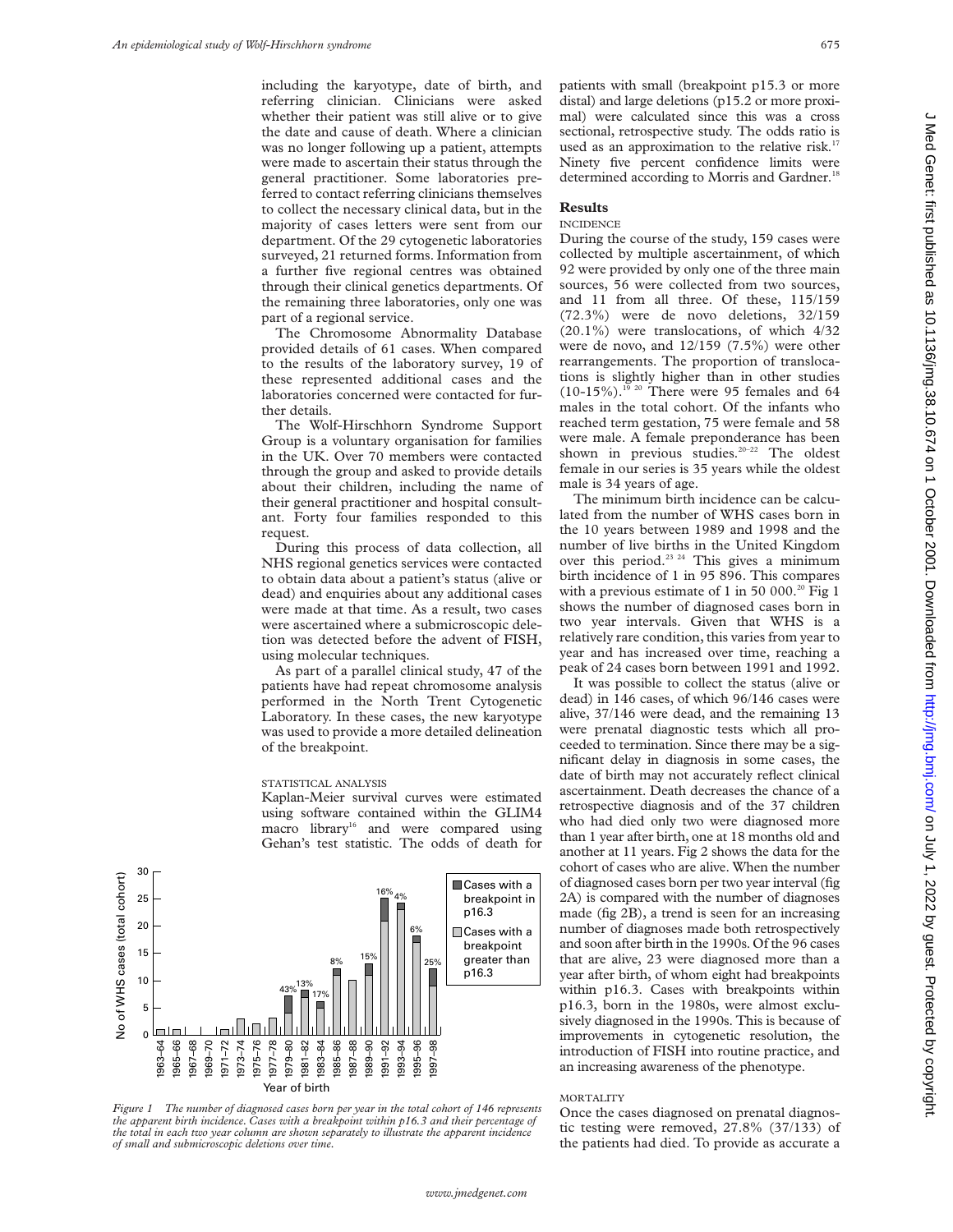



*steady increase in the apparent birth incidence reflecting improved ascertainment. The number of diagnoses made per year in the same cohort (B), however, shows a sharp increase in the 1990s. This indicates that a substantial number of diagnoses have been made both retrospectively and soon after birth as a result of improved cytogenetic resolution and clinical ascertainment. The number of cases with a breakpoint within p16.3 and their percentage of each two year column is shown to indicate the impact of FISH on clinical ascertainment.*

reflection of current medical care as possible, the same calculation was performed for children born over the last 10 years. Between 1989 and 1998, 79 children with WHS were born, of whom 23 subsequently died (29.1%).

8%

1995–96 1997–98

33%

Cases with a breakpoint in p16.3 □Cases with a breakpoint greater than p16.3

Of the 37 children who had died, it was possible to ascertain the age at death in 36, giving a cohort of 132 live births where age at death or status were known. The age at death is summarised in table 1. Of these, 63.9% (23/36) died in the first year of life. Expressing this per number of live births with WHS gives an infant mortality rate of 17.4% (23/132). Only one previous study has given a mortality rate in WHS.<sup>4</sup> This was calculated for the first two years of life and gave a figure of 34%. In our study group, 28/36 (77.8%) deaths occurred in the first two years of life, giving a mortality in this period of 21% (28/ 132). This overall figure includes all sizes of de novo deletion and translocations.

Survival curves for de novo deletion and translocation cases are shown in fig 3. A greater proportion of the translocations compared to de novo deletions died within the first five years of life. However, the difference between the two survival curves was not statistically significant (p=0.11 by Gehan's test). Neither of the survival curves reached 50% which means that the median survival time for de novo deletions was greater than 34 years, while for translocation cases it was greater than 18 years.

*Table 1 Age at death in study group*

| Age at death     | Number $(n=36)$ |
|------------------|-----------------|
| $<$ 24 hours     | 6               |
| 24 hours-28 days | 12              |
| >28 days-1 year  | 5               |
| >1 year-2 years  | 5               |
| $>2-5$ years     | 4               |
| $>5-10$ years    | 2               |
| $>10$ years      | っ               |

Some of the older karyotype reports did not contain a breakpoint because they were performed on unbanded chromosomes. Chromosome analysis was repeated in 47 cases as part of a clinical study and these more recent reports were used to minimise this loss of data. In 15/47 the original breakpoint was confirmed, in 12/47 a more detailed breakpoint resulted, in 19/47 the breakpoint was redefined, and in 1/47 lymphocyte culture failed. Of the cases where the breakpoint was changed, 6/19 moved from the large to the small deletion size group and 2/19 moved from the small to large group.

As a result of this process there were breakpoints for 141/146 cases where the status was known. Table 2 shows the breakpoints for this cohort of cases, divided into de novo deletions, translocations, and other rearrangements. It is interesting to note that out of 17 cases with a breakpoint within p16.3, only two have died, neither of whom had a de novo deletion. The tendency towards larger deletions in cases detected prenatally may reflect the limits of cytogenetic resolution in prenatal samples or ascertainment bias.

Removing translocations and other rearrangements allows a comparison of the proportion of deaths in different deletion sizes, without the possible effect of any coexisting trisomy. Fig 4 summarises the mortality data by breakpoint in de novo deletion cases; it shows a marked difference in the number of deaths between those with large deletions (breakpoint distal to and including p15.2) and those with small deletions (p15.3-p16.3). In the large deletion group, 17/33 (51.5%) had died, compared with 6/62 (9.7 %) in the small deletion group. This gives an overall crude odds of death of 9.9 (95% CI=3.4-29.2). Since improvements in cytogenetic techniques may have resulted in a larger proportion of young cases in the small deletion group, we also calculated an age adjusted odds ratio which was 5.7 (95% CI=1.7-19.9). This shows that although age is a confounding factor, the results remain statistically significant when this is taken into account.

The definitions for small and large deletions were chosen on the basis that they showed the largest difference in the risk of death. Analysis using more distal and proximal cut off points between the two deletion size groups shows the same trend (data not shown). Karyotypes with low quality banding and a breakpoint of p15 cannot be accurately placed in one of these two groups. The differences in mortality between the two groups remain statistically significant whether this small number of subjects are allocated to the small or large deletion group.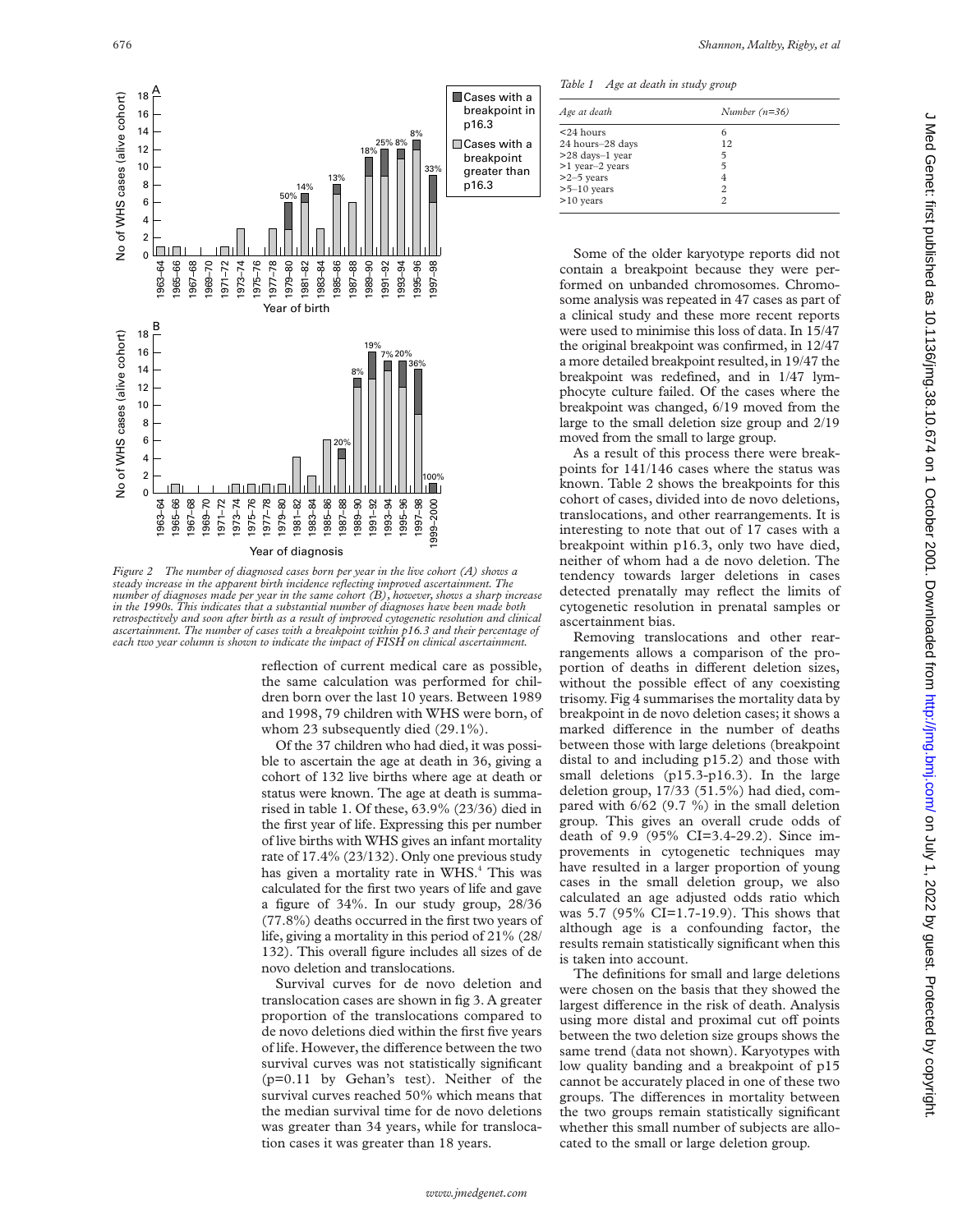

*Figure 3 Survival curves for de novo deletion and translocation cases. The censored observations (cases who have not yet died) are indicated (+).*

#### CAUSE OF DEATH

The cause of death was ascertained in 32/37 dead children and is summarised in table 3. Seventeen children died as a result of birth anoxia, withdrawal of treatment after premature delivery, or congenital anomalies. Congenital heart disease included one case of tetralogy of Fallot, two with a ventricular septal defect and patent ductus arteriosus, one with an ostium secundum atrial septal defect, and a complex case involving a double outlet single ventricle with a single atrioventricular valve, large aorta, and small posterior pulmonary artery with pulmonary valve stenosis. In addition to congenital heart disease, other anomalies included dysplastic kidneys, renal hypoplasia, diaphragmatic hernia, and pulmonary hypoplasia.

Eight patients died as the result of a lower respiratory tract infection which was complicated by seizures and probable aspiration in two cases. The ages of these children ranged from 11 days to 6 years 7 months. The five sudden unexplained deaths ranged in age from 1 year to 15 years. Three of these children had necropsies, which failed to identify a cause.

### **Discussion**

The cases were collected using multiple ascertainment. There was only one regional genetics service where it was not possible to collect data



*Figure 4 Status (alive or dead) and breakpoint in the de novo deletion group, showing a higher number of deaths in large deletions.*

from either the clinical or laboratory service, although cases from this area were collected through other sources. As a result, we believe we have achieved a high ascertainment, although there are several potential sources of bias relating to the study design and collection of cases.

Firstly, the retrospective collection of data results in an unavoidable under-ascertainment of older cases in the study, especially those who have died and are no longer under the care of clinical genetics services. Many laboratories moved onto computer database systems in the late 1980s to early 1990s or have changed systems in the last 10 years. This can lead to difficulties in retrieving old records and the amount of data lost varies between centres. This will be responsible for part of the increasing ascertainment over time seen in fig 1.

Secondly, older cases were more likely to have unbanded karyotypes. Without breakpoints, these cases could not be assigned to the large or small deletion group and so they were not included in this part of the analysis. This problem was overcome in some cases by a parallel clinical study during which participants had repeat chromosome analysis in the North Trent Cytogenetics Laboratory. This karyotype provided a more precise breakpoint in 12/47 cases but also changed the breakpoint in 19/47 cases, although only eight of these moved from one deletion size group to another.

As well as biases introduced by the study design, there will have been true changes in clinical ascertainment and mortality over time. Improvements in chromosome analysis and the advent of FISH have enabled the detection of

*Table 2 Deletion size, type, and status (alive or dead) in the cohort of 141 cases*

| Breakpoint<br>on 4p | Detected on prenatal diagnostic testing |               |       | Dead                |               |       | Alive               |               |       |
|---------------------|-----------------------------------------|---------------|-------|---------------------|---------------|-------|---------------------|---------------|-------|
|                     | De novo<br>deletion                     | Translocation | Other | De novo<br>deletion | Translocation | Other | De novo<br>deletion | Translocation | Other |
| p12                 |                                         |               |       |                     |               |       |                     |               |       |
| p13                 |                                         |               |       |                     |               |       |                     |               |       |
| p14                 |                                         |               |       |                     |               |       |                     |               |       |
| p15                 |                                         |               |       |                     |               |       |                     |               |       |
| p15.1               |                                         |               |       |                     |               |       |                     |               |       |
| p15.2               |                                         |               |       |                     |               |       |                     |               |       |
| p15.3               |                                         |               |       |                     |               |       | 19                  |               |       |
| p16                 |                                         |               |       |                     |               |       |                     |               |       |
| p16.1               |                                         |               |       |                     |               |       | 15                  |               |       |
| p16.2               |                                         |               |       |                     |               |       |                     |               |       |
| p16.3               |                                         |               |       |                     |               |       | 12                  |               |       |
| Total               |                                         | 3             |       | 23                  | 11            |       | 72                  | 14            | 8     |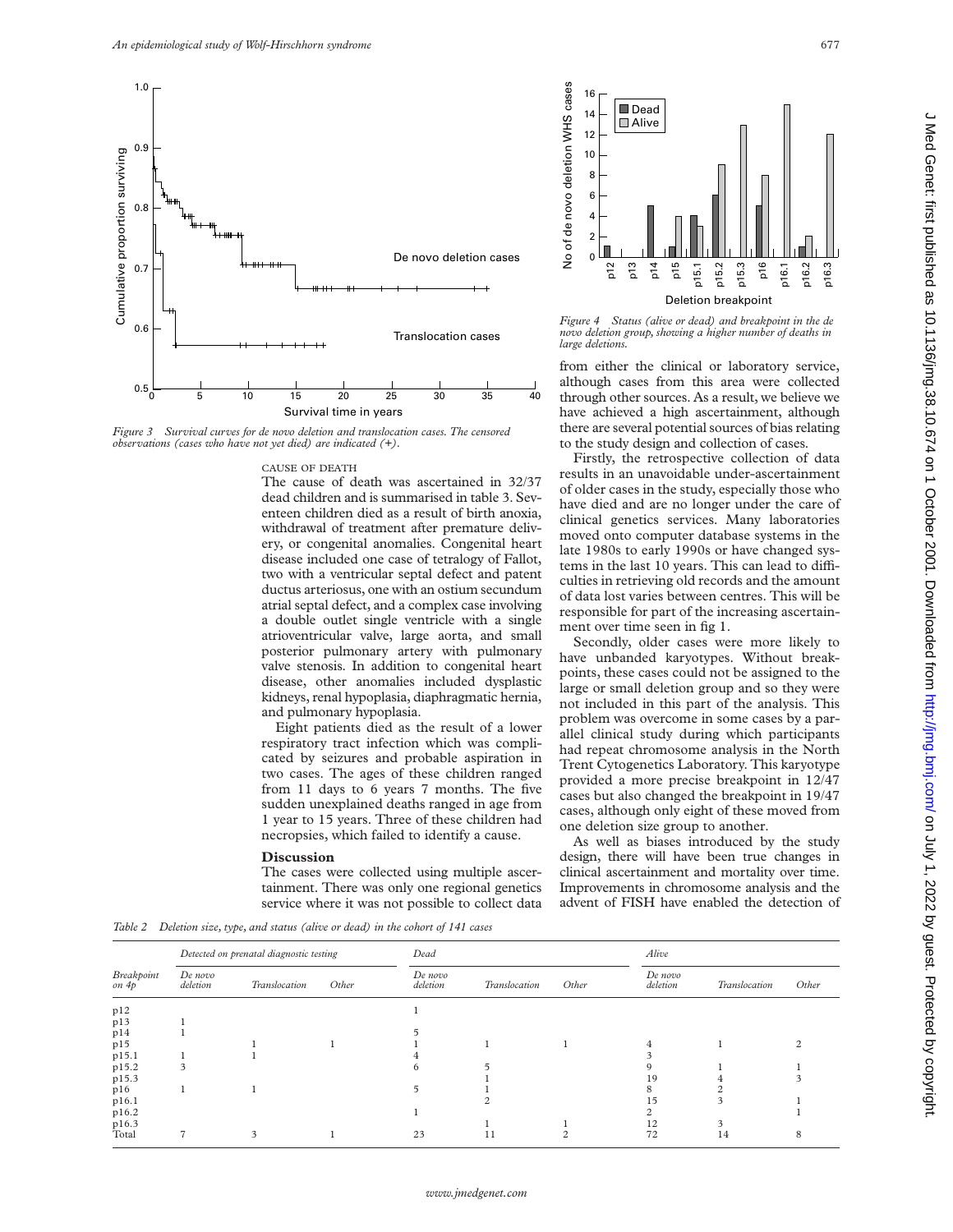*Table 3 Causes of death in the study group*

| Cause of death                                      | Number $(n=32)$ |  |
|-----------------------------------------------------|-----------------|--|
| Lower respiratory tract infection                   | 8(25%)          |  |
| Multiple congenital anomalies                       | $5(15.6\%)$     |  |
| Sudden unexplained death                            | $5(15.6\%)$     |  |
| Congenital heart disease                            | $5(15.6\%)$     |  |
| Anoxia at birth                                     | $3(9.4\%)$      |  |
| Withdrawal of treatment after premature<br>delivery | $3(9.4\%)$      |  |
| Renal anomalies                                     | $1(3.1\%)$      |  |
| Peritonitis                                         | $1(3.1\%)$      |  |
| Complications secondary to measles<br>infection     | $1(3.1\%)$      |  |

children with small or submicroscopic deletions. We would expect this to have increased the number of diagnoses, both retrospectively and soon after birth, and the proportion of children with small deletions. Fig 2 shows that while there has been a steady increase in the apparent birth incidence, the number of cases diagnosed per year increased dramatically in the 1990s. It is not possible to deduce the number of truly submicroscopic deletions from the karyotype reports since FISH is often used to confirm a diagnosis even when a deletion is cytogenetically visible, but the advent of this new technology has clearly had an impact on the number of small deletions diagnosed. There has also been an increase in the number of distal deletions, reflecting increasing awareness of the phenotype, use of genetic services, and improvements in cytogenetic resolution. Despite the number of retrospective diagnoses, children with small deletions tended to be younger than those with large deletions. The overall risk of death in small and large deletion groups was adjusted for age to take this confounding factor into account.

In addition, cases with distal deletions are more likely to be diagnosed than small deletions. This is largely because they are easily identified on routine cytogenetic analysis. Two recent studies have found that children with large deletions are more likely to have major congenital anomalies which may further increase the ascertainment in these cases.10 11 While it might seem that death and a resulting necropsy will increase the likelihood of diagnosis in cases with large deletions, the small number of diagnoses made more than one year after birth in the cohort who had died (2/37, 5%) compared with the live cohort (23/96, 24%) indicates that some cases may die before a diagnosis is reached. This will, to some extent, decrease the relative bias towards the diagnosis of large deletions.

Conversely, children with small or submicroscopic deletions are less likely to be diagnosed since their deletions may not be detected in the absence of clinical suspicion. Clinicians may fail to recognise the milder phenotype which can be associated with these deletions, originally described as Pitt-Rogers-Danks syndrome. As this study shows that children with small deletions have a lower mortality, this will result in an overestimation of the true mortality rate.

Lastly, the subjects in the study reflect medical care over the last 35 years which has changed dramatically. We would expect a true improvement in the morbidity and mortality as a result, with the youngest children most accurately reflecting current survival. With this in mind, the proportion of children born between 1989 and 1998 who have died was calculated (29.1%) and is in fact similar to the total cohort (27.8%), although this in part reflects the increased ascertainment over this time period. It is possible that advances in the prenatal detection of multiple congenital anomalies and the quality of prenatal chromosome analysis may have led to a reduction in the number of live births with multiple congenital anomalies or large chromosome deletions, but we would expect the impact of this on mortality to be small.

This is the first large scale survey of this type for WHS and as a result it provides a more accurate estimate of the minimum birth incidence than has previously been available (approximately 1 in 96 000). This figure will be an underestimate of the true incidence, given that it is not possible to achieve complete ascertainment of diagnosed cases and some cases will remain undiagnosed for the reasons discussed.

Although this study shows an improvement in the mortality in the first two years of life from 34% <sup>4</sup> to 21%, over the last 24 years, more significant changes are seen when deletion size is taken into account. These results show that children with large deletions have a high overall risk of death compared to children with small deletions (51.5% *v* 9.7%) and this is confirmed by an age adjusted odds ratio of 5.7 (95% CI=1.7-19.9).

The survival curves show that after the age of two years, the number of deaths falls dramatically. Children who reach 2 years of age will have lived through this period of high risk and will have a significantly improved outlook. The high infant mortality rate (17%) is not surprising when the most common causes of death are considered. In 17/32 (53.1%) cases, death was the result of congenital anomalies, birth anoxia, or withdrawal of neonatal intensive care support after diagnosis. In addition, these children are prone to serious respiratory infections in early childhood. Of the children who died as a result of respiratory tract infections, 5/7 were below the age of 2 years. None of the surviving children had a breakpoint more proximal than p15, suggesting that larger deletions are incompatible with life.

It is not possible to identify the reason for the high overall risk of death in large deletion cases from this study. Recent studies, however, have found that children with large deletions are more likely to have major congenital anomalies. These not only have a significant morbidity and mortality in their own right, but also increase the subject's susceptibility to infection. This would support the proposition that WHS in an example of a true contiguous gene deletion syndrome, the alternative theory being hemizygosity or mutations in a single gene.<sup>26 2</sup>

The survival curves for de novo deletion cases and translocations suggest that survival is poorer in translocations, which may be because of the effect of the coexisting trisomy. The difference between the two survival curves was not statistically significant so it is not possible to draw any clinically useful conclusions from these observations.